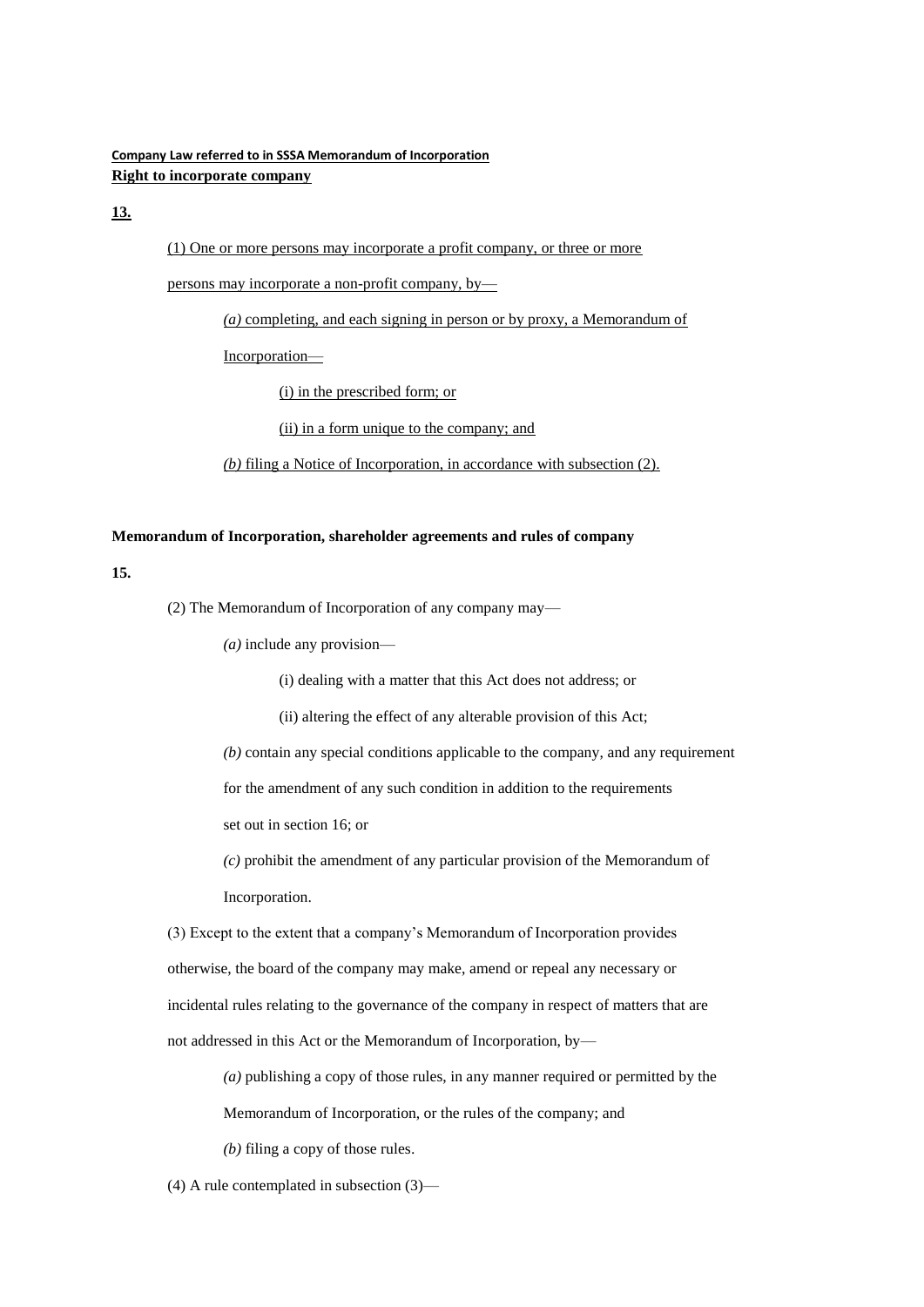*(a)* must be consistent with this Act and the company's Memorandum of Incorporation, and any such rule that is inconsistent with this Act or the company's Memorandum of Incorporation is void to the extent of the inconsistency;

*(b)* takes effect on a date that is the later of—

(i) 20 business days after the rule is published in terms of subsection  $(3)(a)$ ; or

(ii) the date, if any, specified in the rule; and

*(c)* is binding—

(i) on an interim basis from the time it takes effect until it is put to a vote at the next general shareholders meeting of the company; and (ii) on a permanent basis only if it has been ratified by an ordinary resolution at the meeting contemplated in subparagraph (i).

(5) If a rule that has been published in terms of subsection (3) is not subsequently ratified as contemplated in subsection  $(4)(c)$ , the company's board may not make a substantially similar rule within the ensuing 12 months, unless it has been approved in advance by ordinary resolution at a shareholders meeting.

### **Amending Memorandum of Incorporation**

## **16.**

(1) A company's Memorandum of Incorporation may be amended—

*(a)* in compliance with a court order in the manner contemplated in subsection

 $(4)$ ;

- *(b)* in the manner contemplated in section 36(3) and (4); or
- $(c)$  at any other time if a special resolution to amend it—
	- (i) is proposed by—
	- *(aa)* the board of the company; or
	- *(bb)* shareholders entitled to exercise at least 10% of the voting rights

that may be exercised on such a resolution; and

(ii) is adopted at a shareholders meeting, or in accordance with section 60,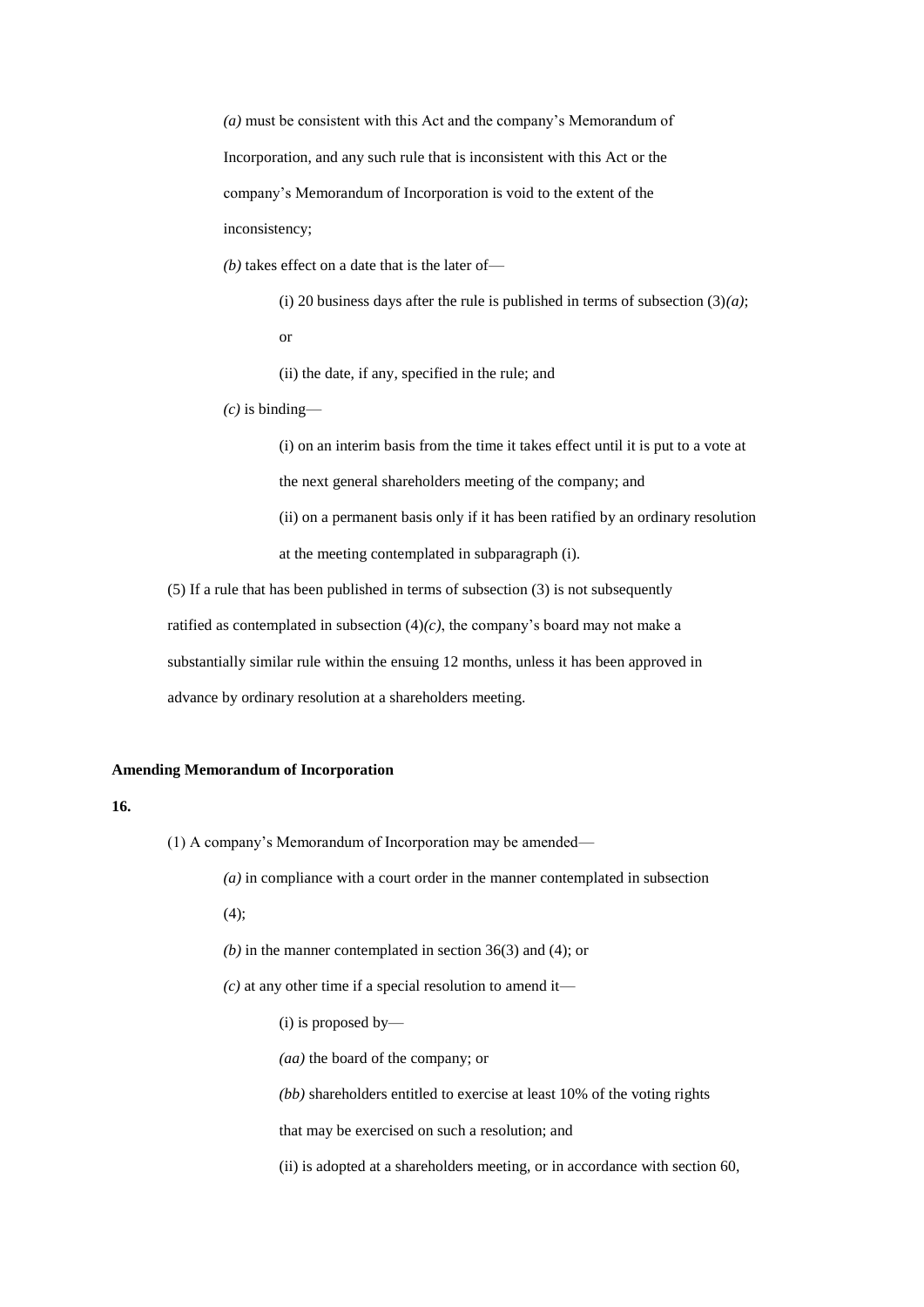#### subject to subsection (3).

(2) A company's Memorandum of Incorporation may provide different requirements than those set out in subsection  $(1)(c)(i)$  with respect to proposals for amendments. (3) Despite subsection  $(1)(c)(ii)$ , if a non-profit company has no voting members— *(a)* the board of that company may amend its Memorandum of Incorporation in the manner contemplated in subsection (1)*(c)*(i)*(aa)*; and *(b)* the requirements of subsection  $(1)/(c)(ii)$  do not apply to the company.

(4) An amendment to a company's Memorandum of Incorporation required by any court order—

*(a)* must be effected by a resolution of the company's board; and

*(b)* does not require a special resolution as contemplated in subsection  $(1)(c)(ii)$ .

(5) An amendment contemplated in subsection  $(1)/c$  may take the form of-

*(a)* a new Memorandum of Incorporation in substitution for the existing

Memorandum; or

*(b)* one or more alterations to the existing Memorandum of Incorporation by—

(i) changing the name of the company;

(ii) deleting, altering or replacing any of its provisions;

- (iii) inserting any new provisions into the Memorandum of Incorporation; or
- (iv) making any combination of alterations contemplated in this paragraph.

(6) If a profit company amends its Memorandum of Incorporation in such a manner that it no longer meets the criteria for its particular category of profit company, the company must also amend its name at the same time by altering the ending expression as appropriate to reflect the category of profit company into which it now falls. (7) Within the prescribed time after amending its Memorandum of Incorporation, a company must file a Notice of Amendment together with the prescribed fee, and—

> (*a*) the provisions of section 13(3) and (4)(*a*) and section 14, each read with the changes required by the context, apply to the filing of the Notice of Amendment; and

*(b)* if the amendment to a company's Memorandum of Incorporation—

(i) has substituted a new Memorandum, as contemplated in subsection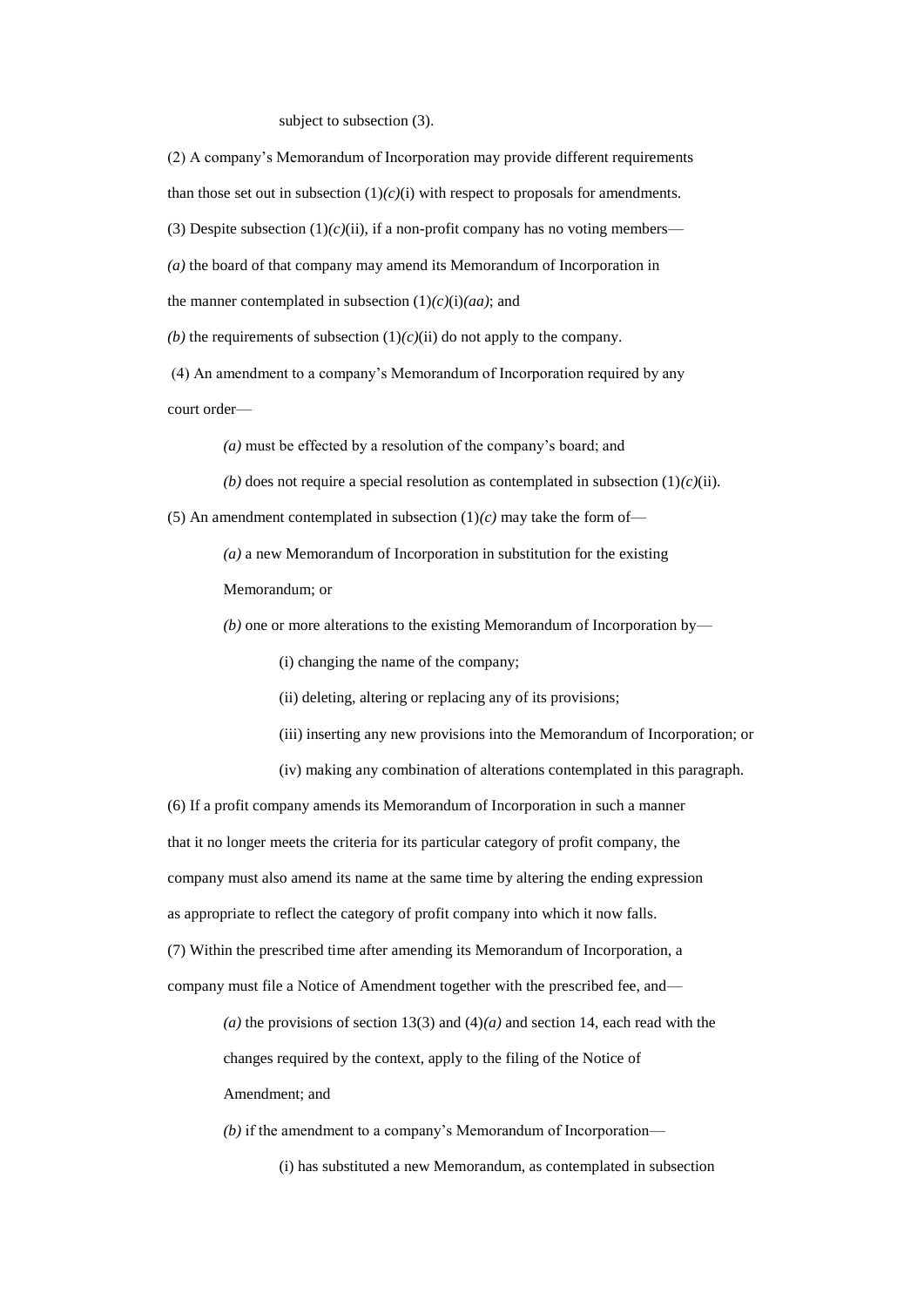$(5)(a)$ , the provisions of section 13  $(2)(b)$ , read with the changes required by the context, apply to the filing of the Notice of Amendment; or (ii) has altered the existing Memorandum, as contemplated in subsection  $(5)(b)$ —

> *(aa)* the company must include a copy of the amendment with the Notice of Amendment; and

*(bb)* the Commission may require the company to file a full copy of its amended Memorandum of Incorporation within a reasonable time.

(8) If a company's amendment to its Memorandum of Incorporation includes a

change of the company's name—

*(a)* the provisions of section 14(2) and (3), read with the changes required by the context, apply afresh to the company; and

*(b)* if the amended name of the company—

(i) is reserved in terms of section 12 for that company, the Commission must—

*(aa)* issue to the company an amended registration certificate; and

*(bb)* alter the name of the company on the companies register; or

(ii) is not reserved in terms of section 12 for that company, the Commission

must take the steps set out in subparagraph (i), unless the name is—

*(aa)* the registered name of another company, registered external

company, close corporation or co-operative; or

*(bb)* reserved in terms of section 12 for another person.

(9) An amendment to a company's Memorandum of Incorporation takes effect from the later of—

> *(a)* the date on, and time at, which the Commission accepts the filing of the Notice of Amendment; or

*(b)* the date, if any, set out in the Notice of Amendment.

### **Alterations, translations and consolidations of Memorandum of Incorporation**

**17.**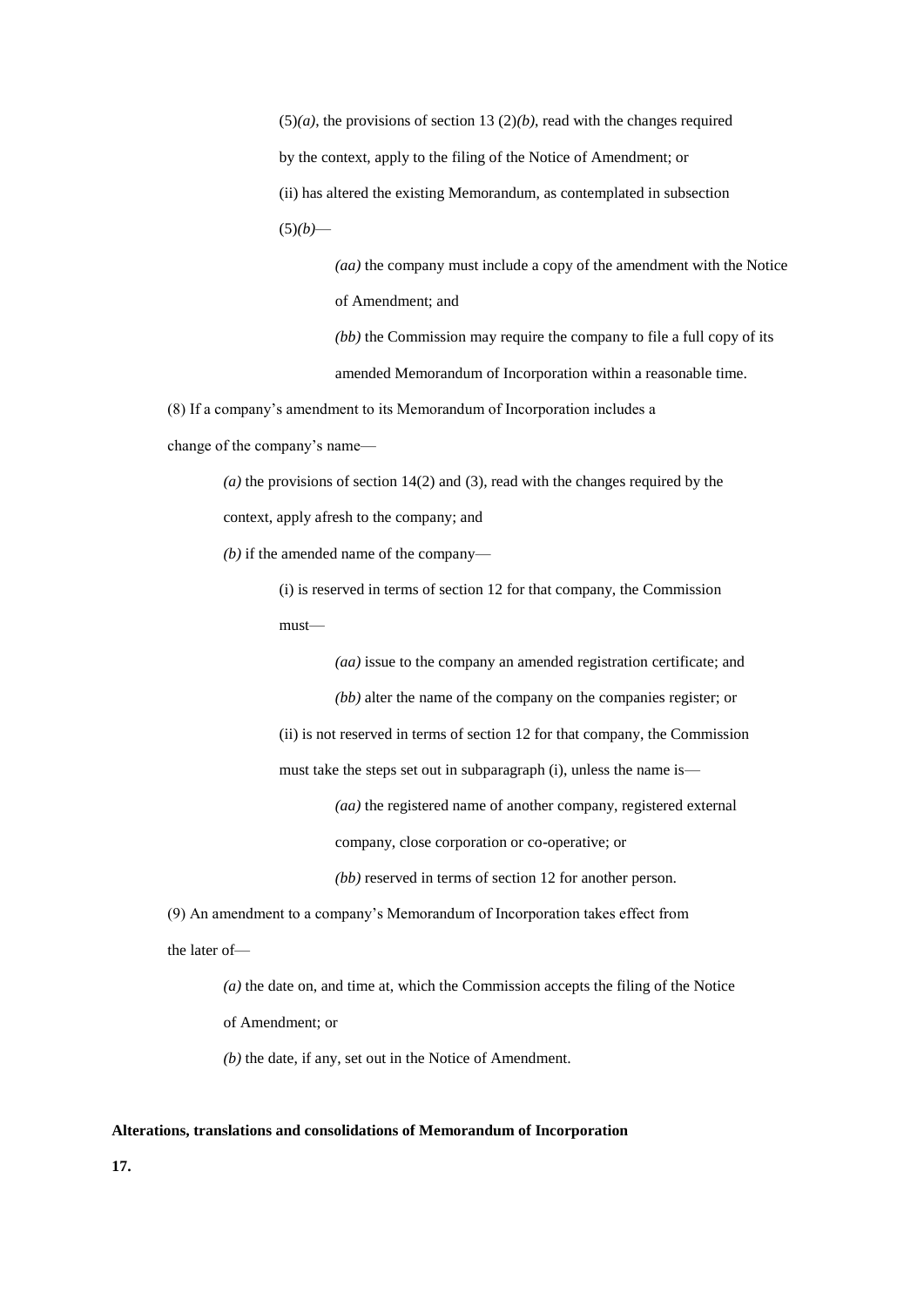(1) The board of a company, or an individual authorised by the board, may alter the company's rules, or its Memorandum of Incorporation, in any manner necessary to correct a patent error in spelling, punctuation, reference, grammar or similar defect on the face of the document, by—

*(a)* publishing a notice of the alteration, in any manner required or permitted by the Memorandum of Incorporation or the rules of the company; and

*(b)* filing a notice of the alteration.

(2) The Commission, or a director or shareholder of a company, may apply to the Companies Tribunal for an administrative order setting aside the notice of an alteration published in terms of subsection (1), only on the grounds that the alteration exceeds the authority to correct a patent error or defect, as contemplated in that subsection. (3) At any time, a company that has filed its Memorandum of Incorporation may file one or more translations of it, in any official language or languages of the Republic. (4)A translation of a company's Memorandum of Incorporation must be accompanied by a sworn statement by the person who made the translation, stating that it is a true, accurate and complete translation of the Memorandum of Incorporation. (5) At any time after a company has filed its Memorandum of Incorporation, and

subsequently filed one or more alterations or amendments to it—

*(a)* the company may file a consolidated revision of its Memorandum of

Incorporation, as so altered or amended; or

*(b)* the Commission may require the company to file a consolidated revision of its

Memorandum of Incorporation, as so altered or amended.

(6) A consolidated revision of a company's Memorandum of Incorporation must be accompanied by—

*(a)* a sworn statement by a director of the company; or

*(b)* a statement by an attorney or notary public,

stating that the consolidated revision is a true, accurate and complete representation of the company's Memorandum of Incorporation, as altered and amended up to the date of the statement.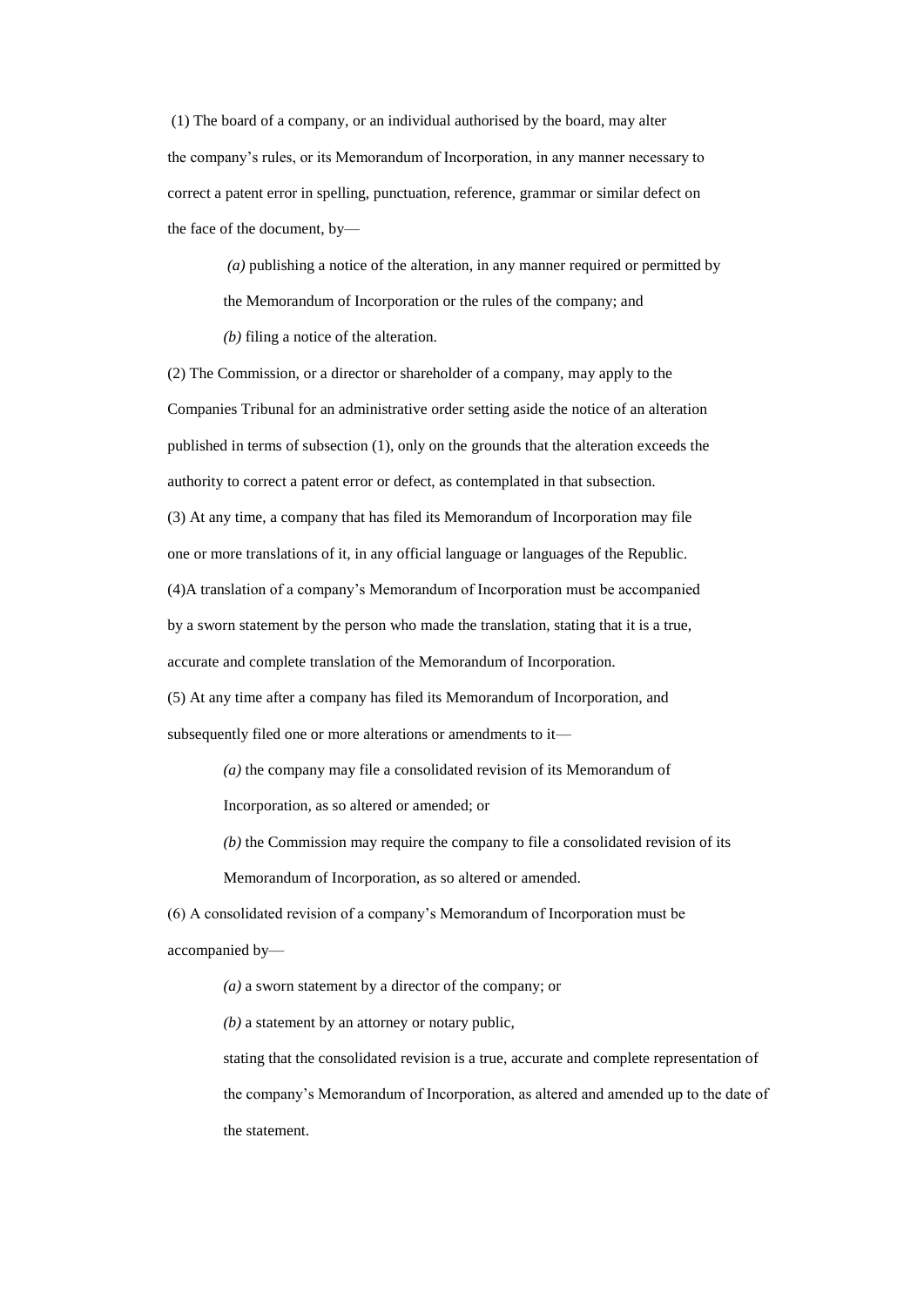### **Legal status of companies**

**19.**

(1) From the date and time that the incorporation of a company is registered, as

stated in its registration certificate, the company—

*(a)* is a juristic person, which exists continuously until its name is removed from

the companies register in accordance with this Act;

*(b)* has all of the legal powers and capacity of an individual, except to the extent that—

> (i) a juristic person is incapable of exercising any such power, or having any such capacity; or

(ii) the company's Memorandum of Incorporation provides otherwise;

*(c)* is constituted in accordance with—

(i) the unalterable provisions of this Act;

(ii) the alterable provisions of this Act, subject to any negation, restriction,

limitation, qualification, extension or other alteration that is contemplated

in an alterable provision, and has been noted in the company's

Memorandum of Incorporation; and

(iii) any further provisions of the company's Memorandum of Incorporation.

### **Access to company records**

**26.**

(1) A person who holds or has a beneficial interest in any securities issued by a

company—

*(a)* has a right to inspect and copy the information contained in the records of the company—

(i) mentioned in section 24(3)*(a)*, *(b)*, *(c)*(i) and (ii), *(d)* and *(e)*; or

(ii) contemplated in section  $24(4)(a)$  or *(b)*;

*(b)* has a right to any other information to the extent granted by the Memorandum

of Incorporation, as contemplated in subsection (2); and

*(c)* may exercise the rights set out in paragraph *(a)* or *(b)*—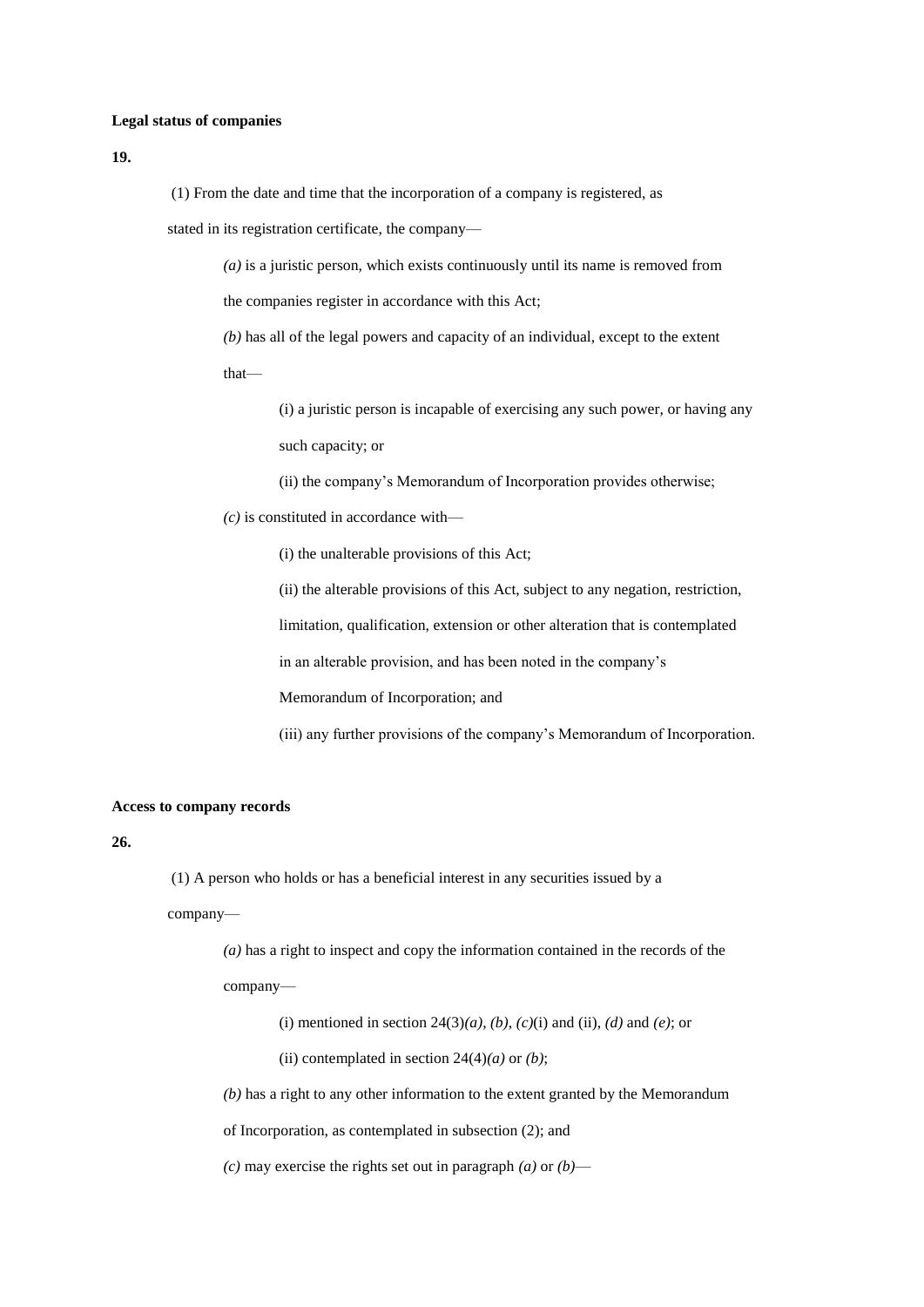(i) by direct request made to the company in the prescribed manner, either in person or through an attorney or other personal representative designated in writing; or (ii) in accordance with the Promotion of Access to Information Act, 2000 (Act No. 2 of 2000).

### **Additional accountability requirements for certain companies**

**34.** 

(1) In addition to complying with the requirements of this Part, a public company or state-owned company must also comply with the extended accountability requirements set out in Chapter 3.

#### **Interpretation and restricted application of Part**

**57.** 

(4) If every shareholder of a particular company, other than a state-owned company,

is also a director of that company—

*(a)* any matter that is required to be referred by the board to the shareholders for decision may be decided by the shareholders at any time after being referred by the board, without notice or compliance with any other internal formalities, except to the extent that the Memorandum of Incorporation provides otherwise, provided that—

> (i) every such person was present at the board meeting when the matter was referred to them in their capacity as shareholders;

> (ii) sufficient persons are present in their capacity as shareholders to satisfy the quorum requirements set out in section 64; and

> (iii) a resolution adopted by those persons in their capacity as shareholders has at least the support that would have been required for it to be adopted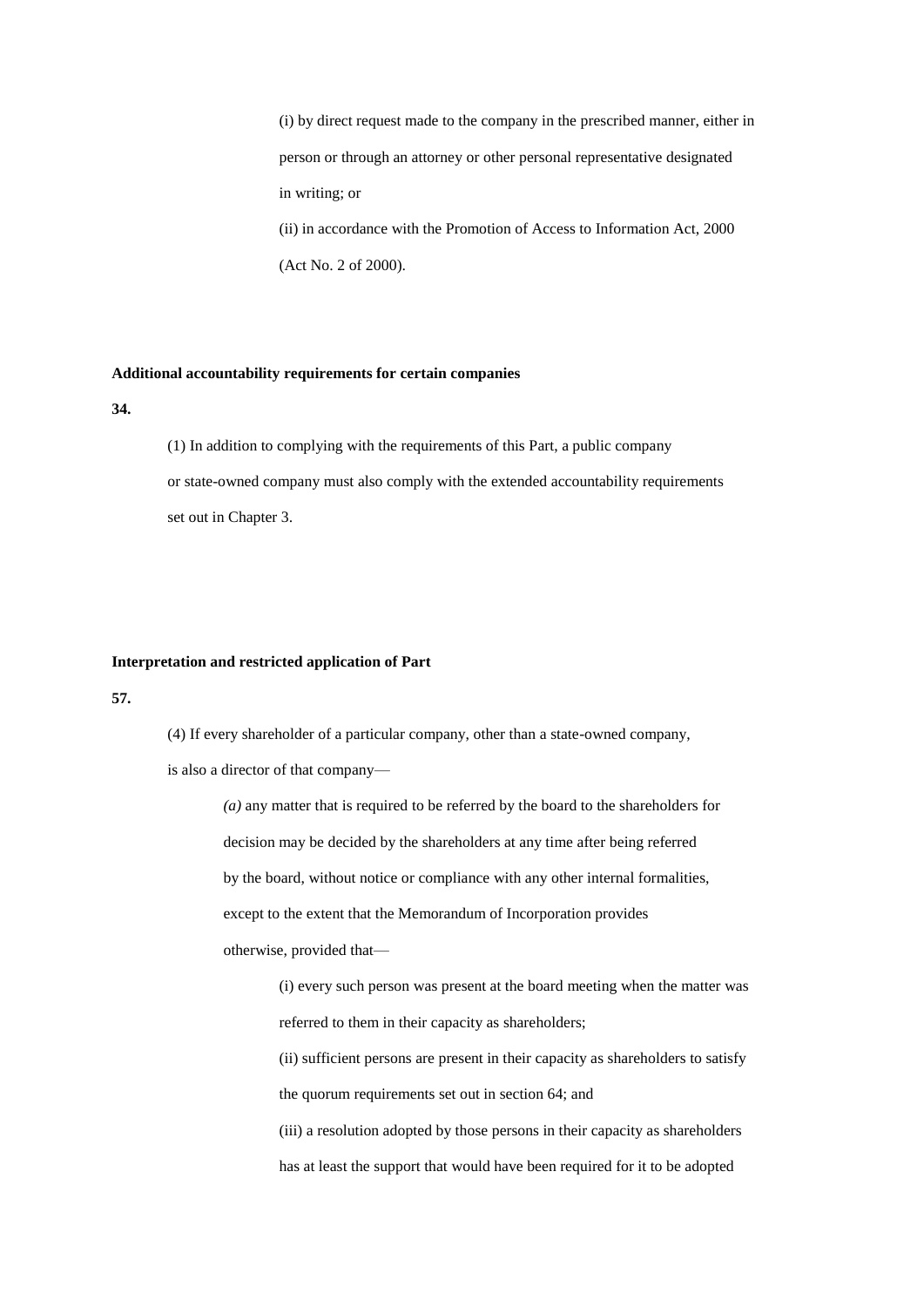as an ordinary or special resolution, as the case may be, at a properly constituted shareholder's meeting; and

*(b)* when acting in their capacity as shareholders, those persons are not subject to the provisions of section 73 to 78 relating to the duties, obligations, liabilities and indemnification of directors.

### **Shareholder right to be represented by proxy**

**58.** 

(3) Except to the extent that the Memorandum of Incorporation of a company

provides otherwise—

*(a)* a shareholder of that company may appoint two or more persons concurrently as proxies;

*(b)* a proxy may delegate the proxy's authority to act on behalf of the shareholder to another person, subject to any restriction set out in the instrument

appointing the proxy; and

*(c)* a copy of the instrument appointing a proxy must be delivered to the company,

or to any other person on behalf of the company, before the proxy exercises

any rights of the shareholder at a shareholders meeting.

(7) A proxy is entitled to exercise, or abstain from exercising, any voting right of the shareholder without direction, except to the extent that the Memorandum of

Incorporation, or the instrument appointing the proxy, provides otherwise.

#### **Record date for determining shareholder rights**

**59.**

(1) The board of a company may set a record date for the purpose of determining which shareholders are entitled to—

*(a)* receive notice of a shareholders meeting;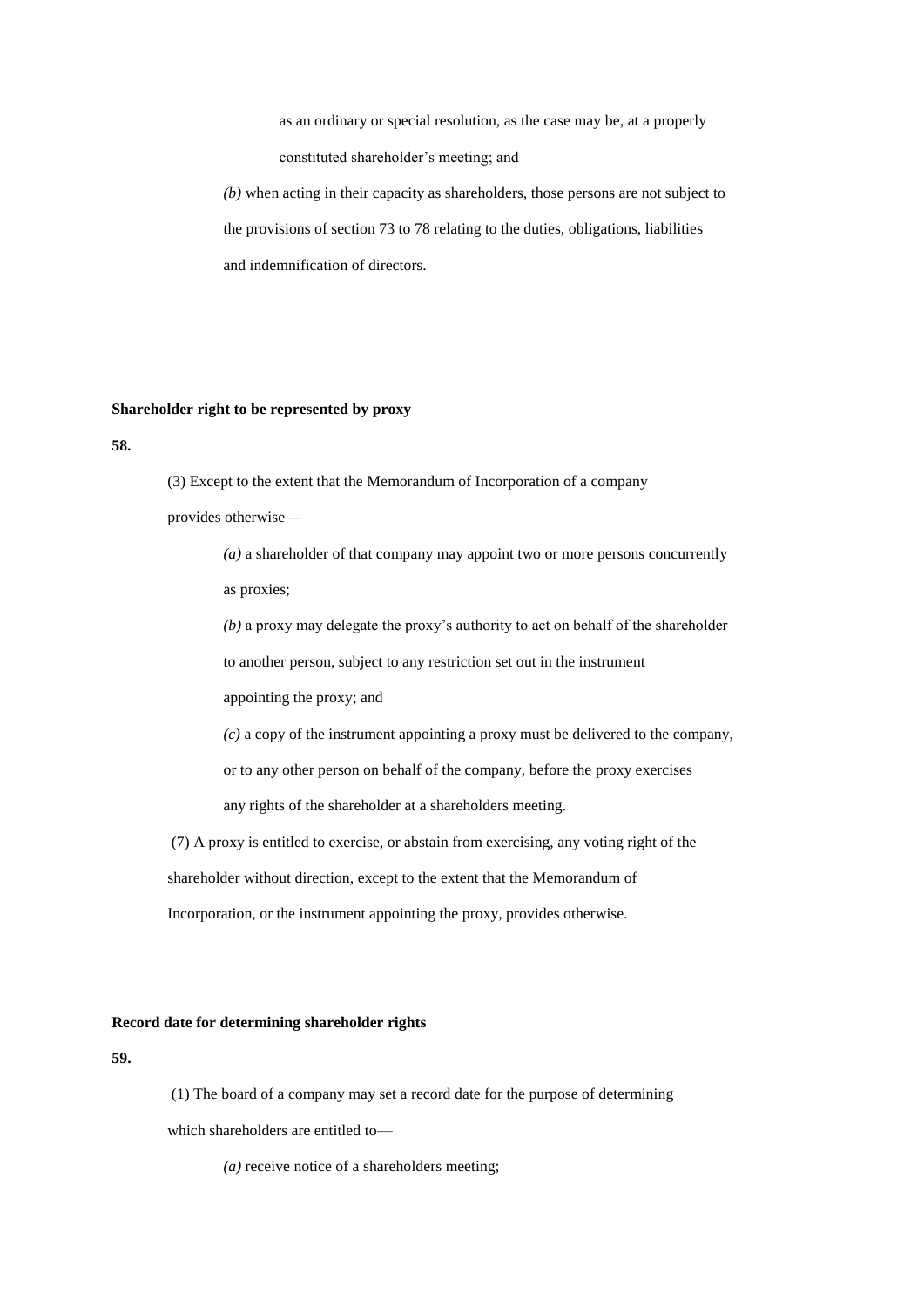*(b)* participate in and vote at a shareholders meeting;

*(c)* decide any matter by written consent or electronic communication, as

contemplated in section 60;

*(d)* exercise pre-emptive rights, as contemplated in section 39;

*(e)* receive a distribution; or

*(f)* be allotted or exercise other rights.

(2) A record date determined by the board in terms of subsection  $(1)$ —

 $(a)$  may not be—

(i) earlier than the date on which the record date is determined; or

(ii) more than 10 business days before the date on which the event or action,

for which the record date is being set, is scheduled to occur; and

*(b)* must be published to the shareholders in a manner that satisfies any prescribed

requirements.

(3) If the board does not determine a record date for any action or event, the record

date is—

*(a)* in the case of a meeting, the latest date by which the company is required to

give shareholders notice of that meeting; or

*(b)* the date of the action or event, in any other case,

unless the Memorandum of Incorporation or rules of the company provide otherwise.

### **Shareholders meetings**

## **61.**

(3) Subject to subsection (5) and (6), the board of a company, or any other person specified in the company's Memorandum of Incorporation or rules, must call a shareholders meeting if one or more written and signed demands for such a meeting are delivered to the company, and—

*(a)* each such demand describes the specific purpose for which the meeting is proposed; and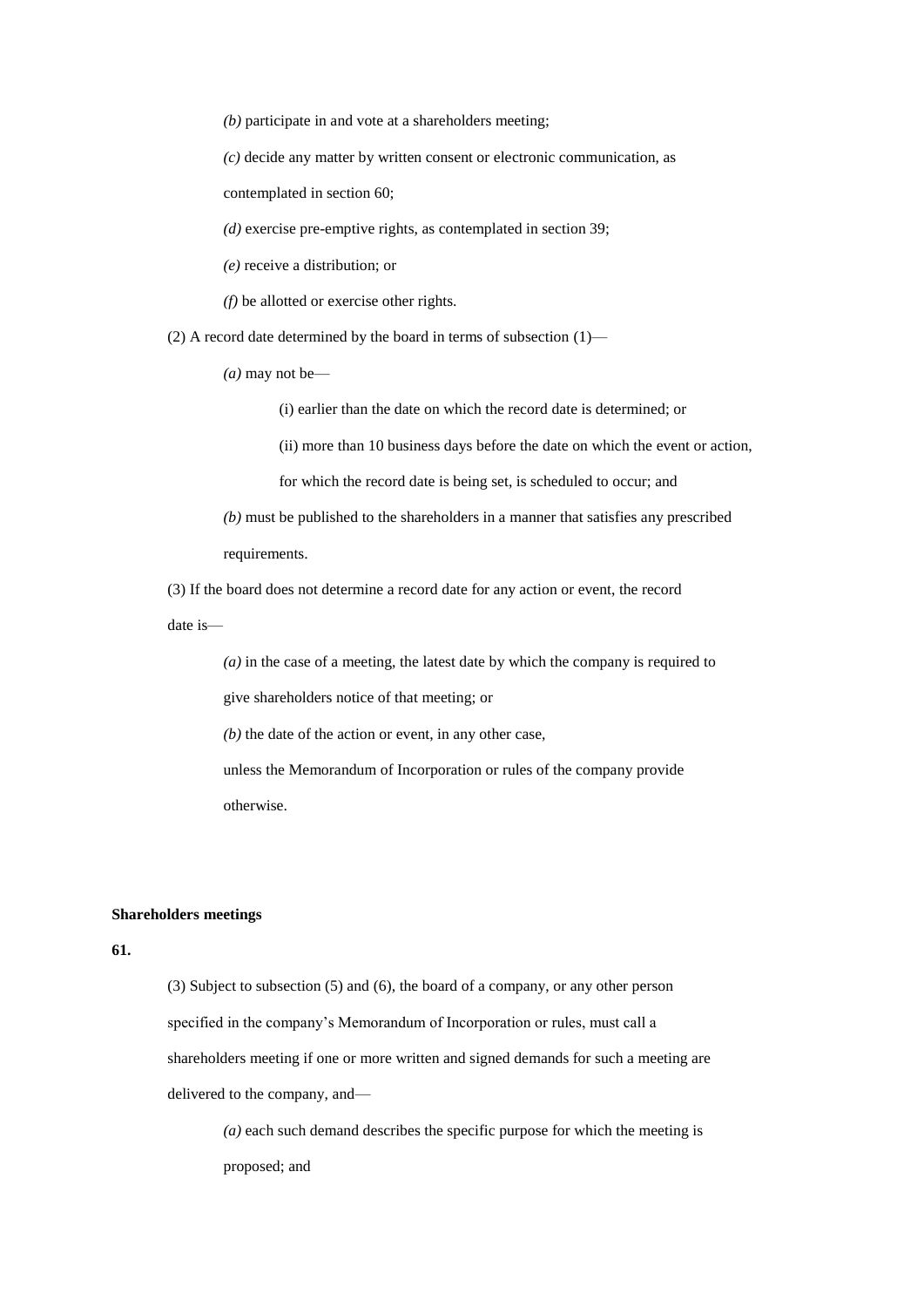*(b)* in aggregate, demands for substantially the same purpose are made and signed by the holders, as the earliest time specified in any of those demands, of at least 10% of the voting rights entitled to be exercised in relation to the matter proposed to be considered at the meeting.

(9) Except to the extent that the Memorandum of Incorporation of a company

provides otherwise—

*(a)* the board of the company may determine the location for any shareholders meeting of the company; and

*(b)* a shareholders meeting of the company may be held in the Republic or in any foreign country.

### **Notice of meetings**

**62.**

(1) The company must deliver a notice of each shareholders meeting in the prescribed manner and form to all of the shareholders of the company as of the record date for the meeting, at least—

*(a)* 15 business days before the meeting is to begin, in the case of a public

company or a non-profit company that has voting members; or

*(b)* 10 business days before the meeting is to begin, in any other case.

(2) A company's Memorandum of Incorporation may provide for longer minimum notice periods than required by subsection (1).

(3) A notice of a shareholders meeting must be in writing, and must include—

*(a)* the date, time and place for the meeting, and the record date for the meeting;

*(b)* the general purpose of the meeting, and any specific purpose contemplated in section 61(3)*(a)*, if applicable;

*(c)* a copy of any proposed resolution of which the company has received notice, and which is to be considered at the meeting, and a notice of the percentage of voting rights that will be required for that resolution to be adopted;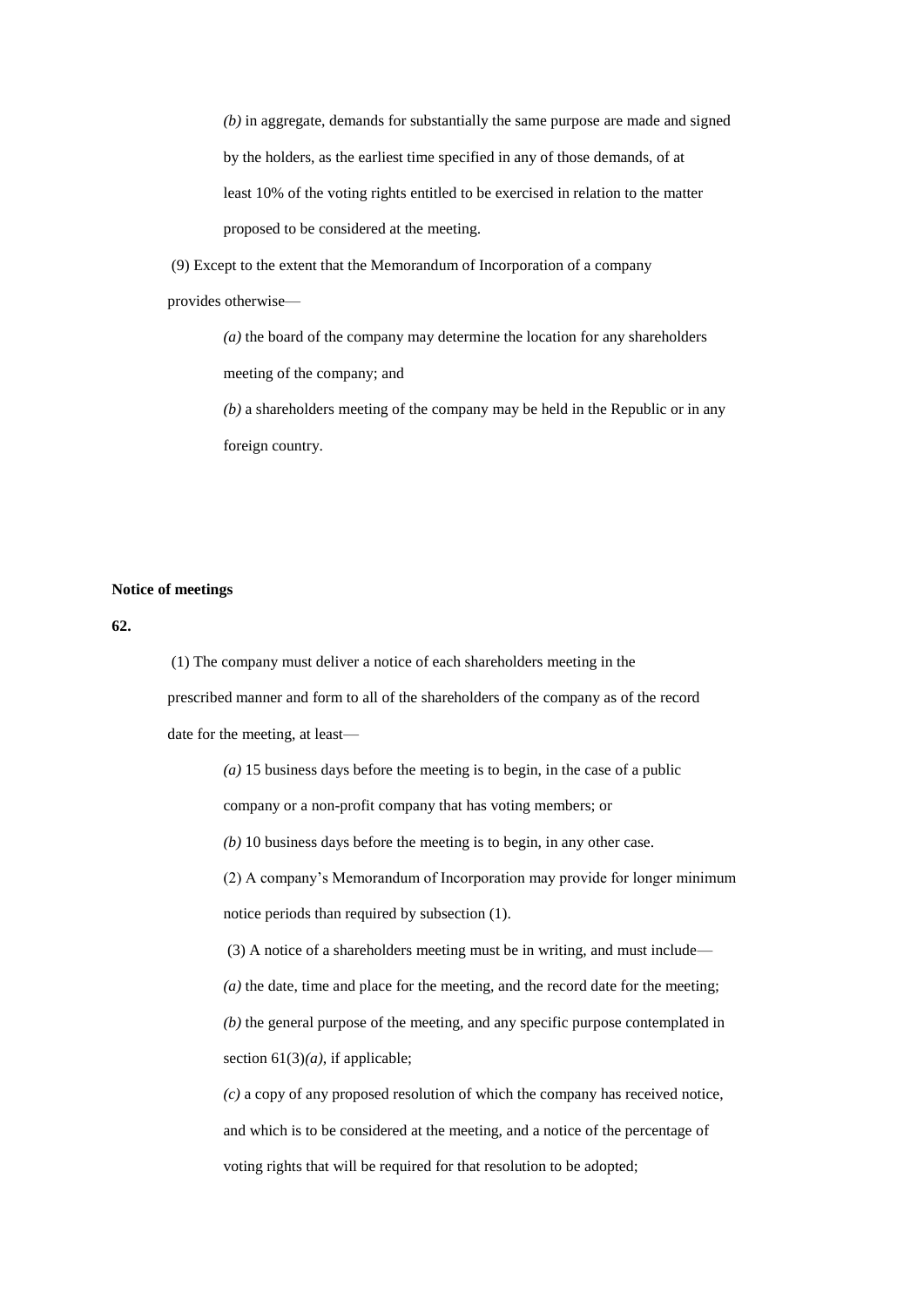*(d)* in the case of an annual general meeting of a company—

(i) a summarised form of the financial statements to be presented; and

(ii) directions for obtaining a copy of the complete annual financial

statements for the preceding financial year; and

*(e)* a reasonably prominent statement that—

(i) a shareholder entitled to attend and vote at the meeting is entitled to appoint a proxy to attend, participate in and vote at the meeting in the place of the shareholder, or two or more proxies if the Memorandum of Incorporation of the company so permits;

(ii) a proxy need not also be a shareholder of the company; and

(iii) section 63(1) requires that meeting participants provide satisfactory identification

(4) If a company fails to give the required notice of a shareholders meeting, or if there was a material defect in the giving of the notice, the meeting may proceed, subject to subsection (5), if all of the persons who are entitled to exercise voting rights in respect of each item on the agenda of the meeting—

*(a)* acknowledge actual receipt of the notice;

*(b)* are present at the meeting;

*(c)* waive notice of the meeting; or

*(d)* in the case of a material defect in the manner and form of giving notice, ratify the defective notice.

(5) If a material defect in the form or manner of giving notice of a meeting relates only to one or more particular matters on the agenda for the meeting—

*(a)* any such matter may be severed from the agenda, and the notice remains valid

with respect to any remaining matters on the agenda; and

*(b)* the meeting may proceed to consider a severed matter, if the defective notice

in respect of that matter has been ratified in terms of subsection (4)*(d)*.

(6) An immaterial defect in the form or manner of giving notice of a shareholders

meeting, or an accidental or inadvertent failure in the delivery of the notice to any

particular shareholder to whom it was addressed, does not invalidate any action taken at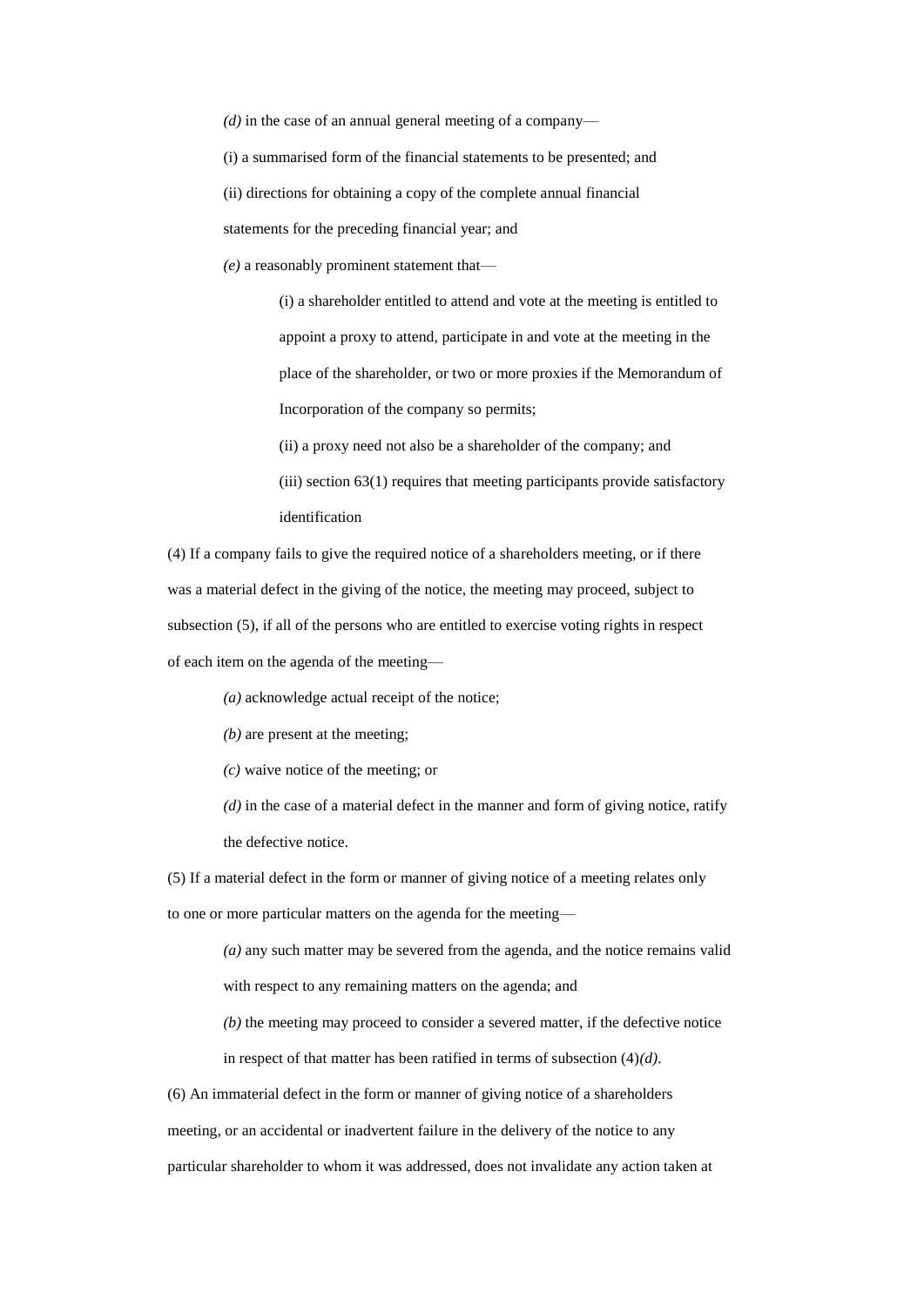the meeting.

(7) A shareholder who is present at a meeting—

*(a)* is regarded to have received or waived notice of the meeting;

*(b)* has a right to—

(i) allege a material defect in the form of notice for a particular item on the agenda for the meeting; and

(ii) participate in the determination whether to waive the requirements for notice, or ratify a defective notice; and

*(c)* except to the extent set out in paragraph *(b)*,

is regarded to have waived any right based on an actual or alleged material defect in the notice of the meeting.

## **Conduct of meetings**

**63.**

(1) Before any person may attend or participate in a shareholders meeting—

*(a)* that person must present reasonably satisfactory identification; and

*(b)* the person presiding at the meeting must be reasonably satisfied that the right

of that person to participate and vote, either as a shareholder, or as a proxy for

a shareholder, has been reasonably verified.

(2) Unless prohibited by its Memorandum of Incorporation, a company may provide

for—

*(a)* a shareholders meeting to be conducted entirely by electronic communication;

or

*(b)* one or more shareholders, or proxies for shareholders, to participate by electronic communication in all or part of a shareholders meeting that is being held in person, so long as the electronic communication employed ordinarily enables all persons participating in that meeting to communicate concurrently with each other without an intermediary, and to participate reasonably effectively in the meeting.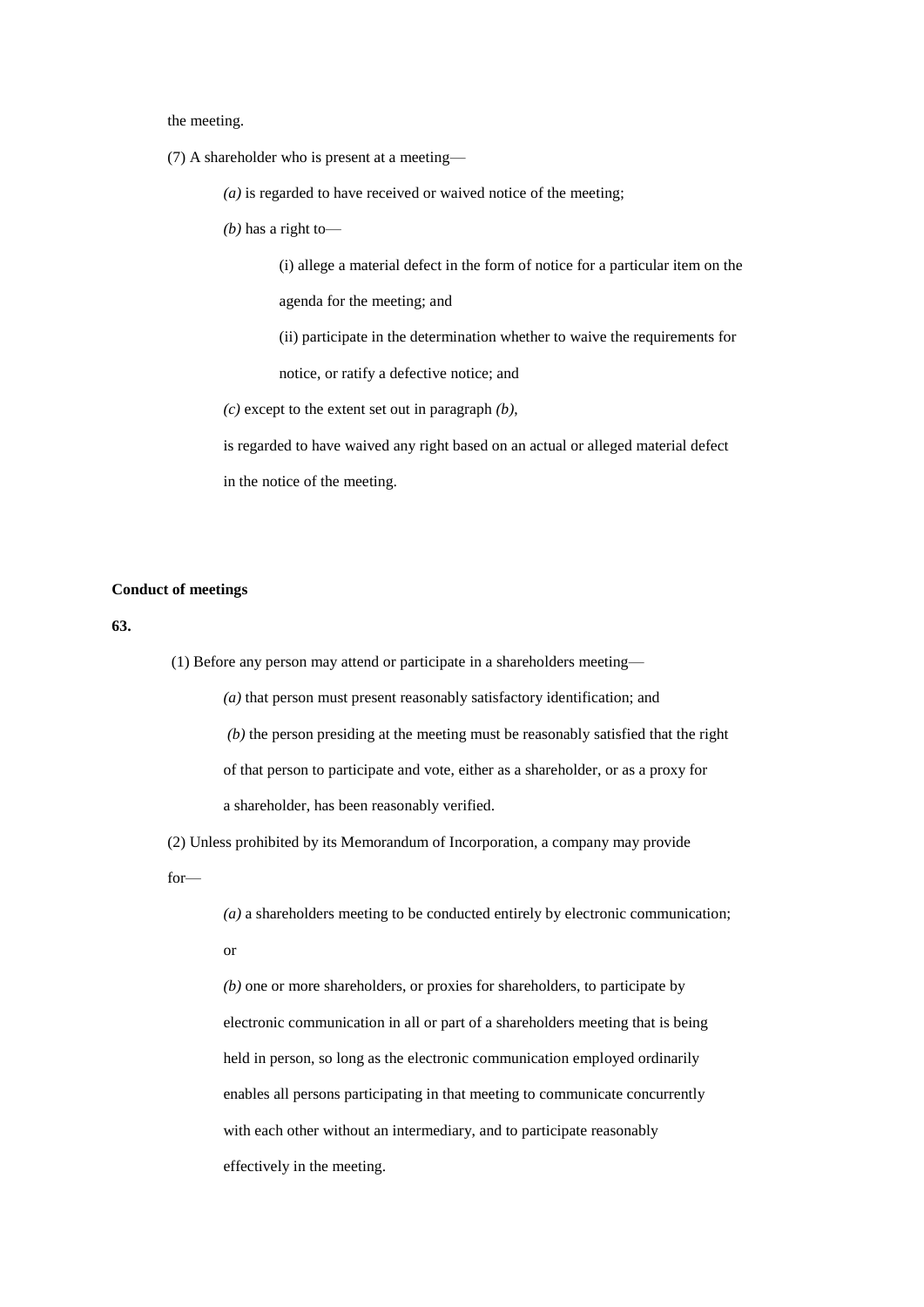(3) If a company provides for participation in a meeting by electronic communication, as contemplated in subsection (2)—

> *(a)* the notice of that meeting must inform shareholders of the availability of that form of participation, and provide any necessary information to enable shareholders or their proxies to access the available medium or means of electronic communication; and

> *(b)* access to the medium or means of electronic communication is at the expense of the shareholder or proxy, except to the extent that the company determines otherwise.

(4) Any person present and entitled to exercise voting rights must on a show of hands have only one vote, irrespective of the number of shares he or she holds or represents. (5) On a poll at any meeting of a company, any member including his or her proxy, must be entitled to exercise all the voting rights attached to the shares held or represented by that person.

#### **Meeting quorum and adjournment**

### **64.**

(1) Subject to subsections (2) to (8)—

*(a)* a shareholders meeting may not begin until sufficient persons are present at the meeting to exercise, in aggregate, at least 25% of all of the voting rights that are entitled to be exercised in respect of at least one matter to be decided at the meeting; and *(b)* a matter to be decided at the meeting may not begin to be considered unless sufficient persons are present at the meeting to exercise, in aggregate, at least 25% of all of the voting rights that are entitled to be exercised on that matter

at the time the matter is called on the agenda.

(4) If, within one hour after the appointed time for a meeting to begin, the requirements of subsections (1), or (3) if applicable,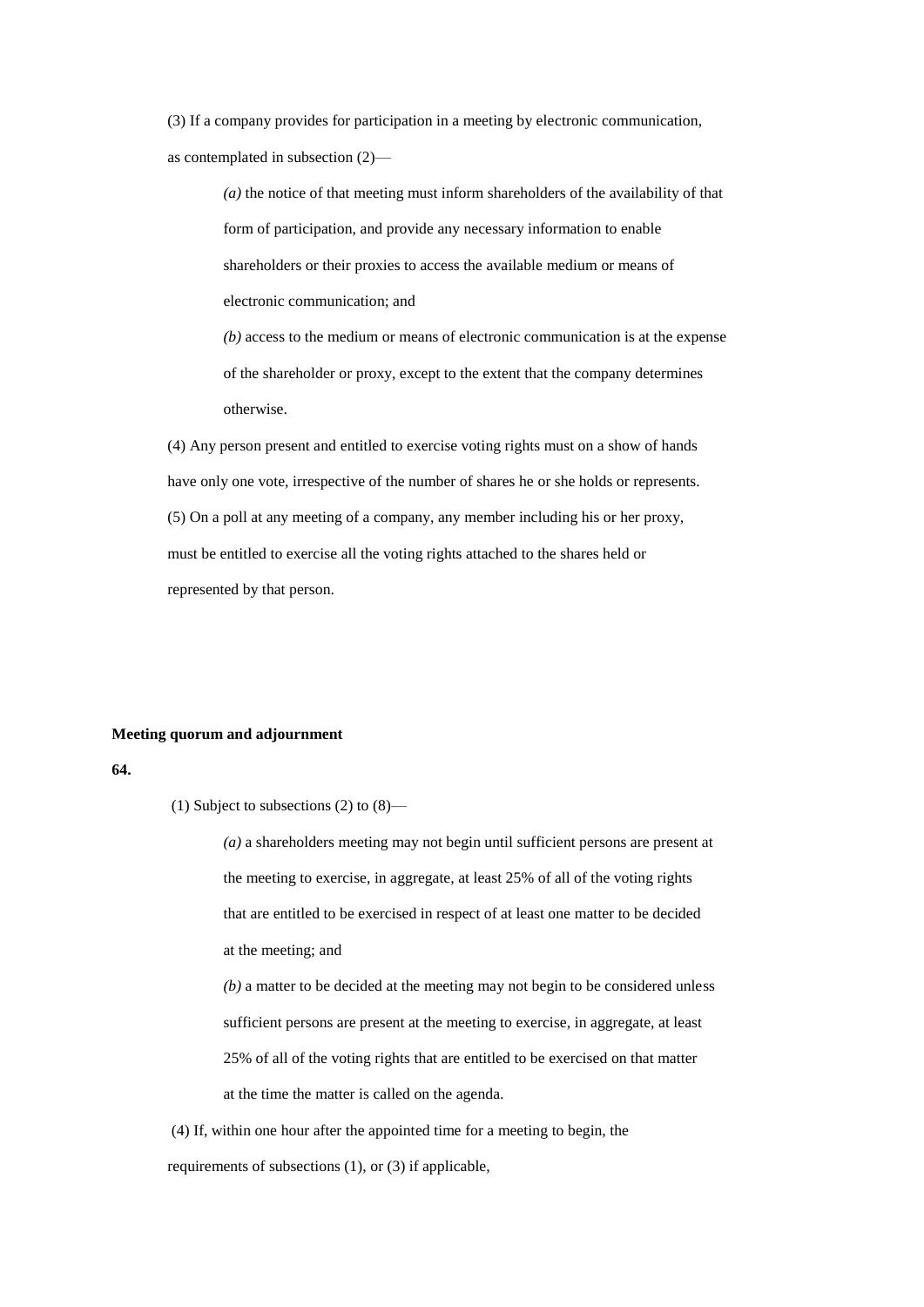*(a)* for that meeting to begin have not been satisfied, the meeting is postponed without motion, vote or further notice, for one week;

*(b)* for consideration of a particular matter to begin have not been satisfied—

(i) if there is other business on the agenda of the meeting, consideration of that matter may be postponed to a later time in the meeting without motion or vote; or

(ii) if there is no other business on the agenda of the meeting, the meeting is adjourned for one week, without motion or vote.

(5) The person intended to preside at a meeting that cannot begin due to the operation of subsection (1)*(a)*, or (3) if applicable, may extend the one-hour limit allowed in subsection (4) for a reasonable period on the grounds that—

> *(a)* exceptional circumstances affecting weather, transportation or electronic communication have generally impeded or are generally impeding the ability of shareholders to be present at the meeting; or

*(b)* one or more particular shareholders, having been delayed, have communicated an intention to attend the meeting, and those shareholders, together with others in attendance, would satisfy the requirements of subsection (1), or (3) if applicable.

(9) Unless the company's Memorandum of Incorporation or rules provide otherwise, after a quorum has been established for a meeting, or for a matter to be considered at a meeting, the meeting may continue, or the matter may be considered, so long as at least one shareholder with voting rights entitled to be exercised at the meeting, or on that matter, is present at the meeting.

(12) Subject to subsection (13), a meeting may not be adjourned beyond the earlier of—

> *(a)* the date that is 120 business days after the record date determined in accordance with section 59; or

*(b)* the date that is 60 business days after the date on which the adjournment occurred.

(13) A company's Memorandum of Incorporation may provide for different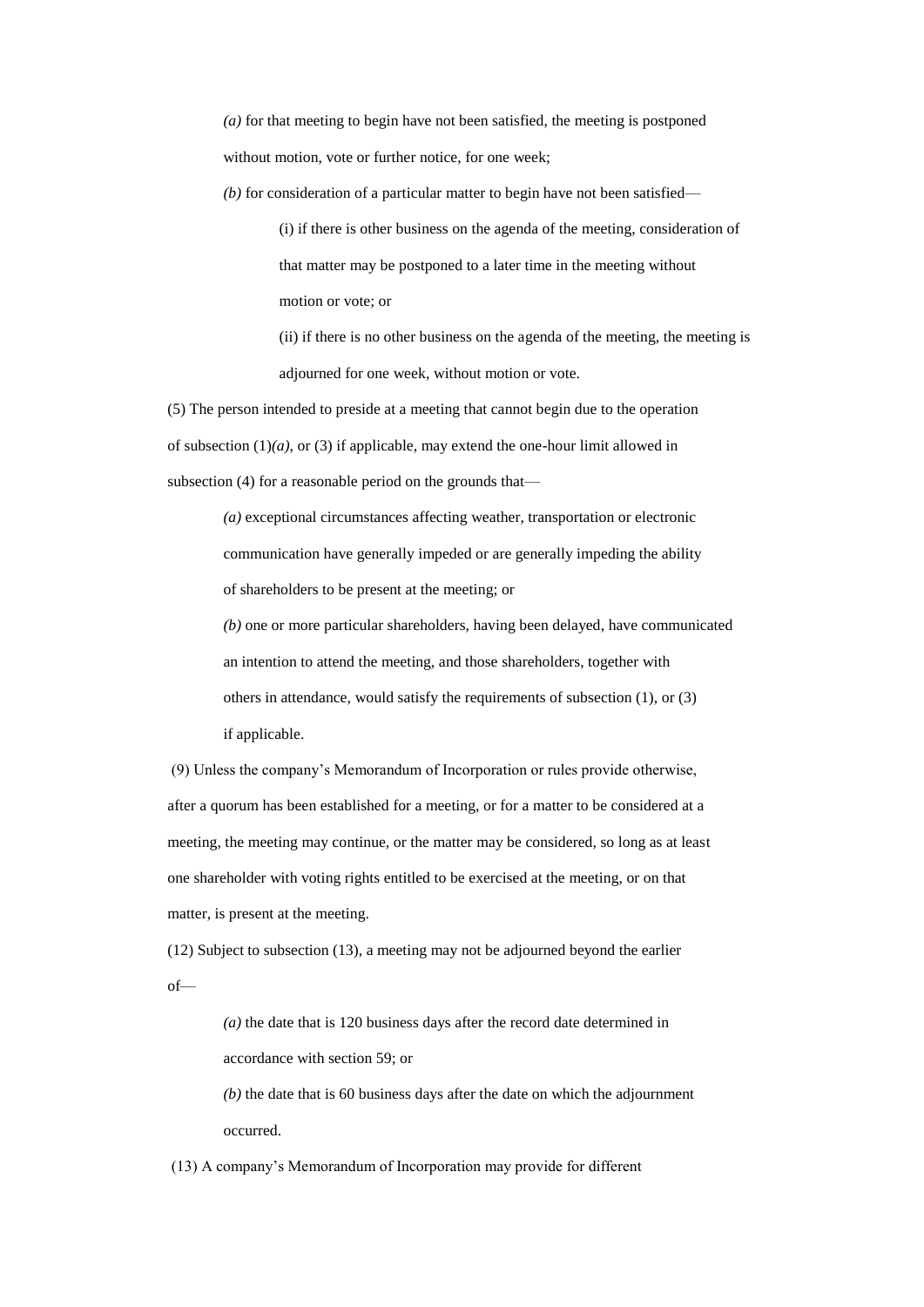maximum periods of adjournment of meetings than those set out in subsection (12), or for unlimited adjournment of meetings.

## **Shareholder resolutions**

**65.**

.

(7) For an ordinary resolution to be approved by shareholders, it must be supported by more than 50% of the voting rights exercised on the resolution.

(9) For a special resolution to be approved by shareholders, it must be supported by

at least 75% of the voting rights exercised on the resolution.

(11) A special resolution is required to—

*(a)* amend the company's Memorandum of Incorporation to the extent required

by section 16(1)*(c)*;

*(b)* approve the voluntary winding-up of the company, as contemplated in section 80(1); or

*(c)* approve any proposed fundamental transaction, to the extent required by Part A of Chapter 5.

## **Board, directors and prescribed officers**

**66.** 

(1) The business and affairs of a company must be managed by or under the direction of its board, which has the authority to exercise all of the powers and perform any of the functions of the company, except to the extent that this Act or the company's Memorandum of Incorporation provides otherwise.

(2) The board of a company must comprise—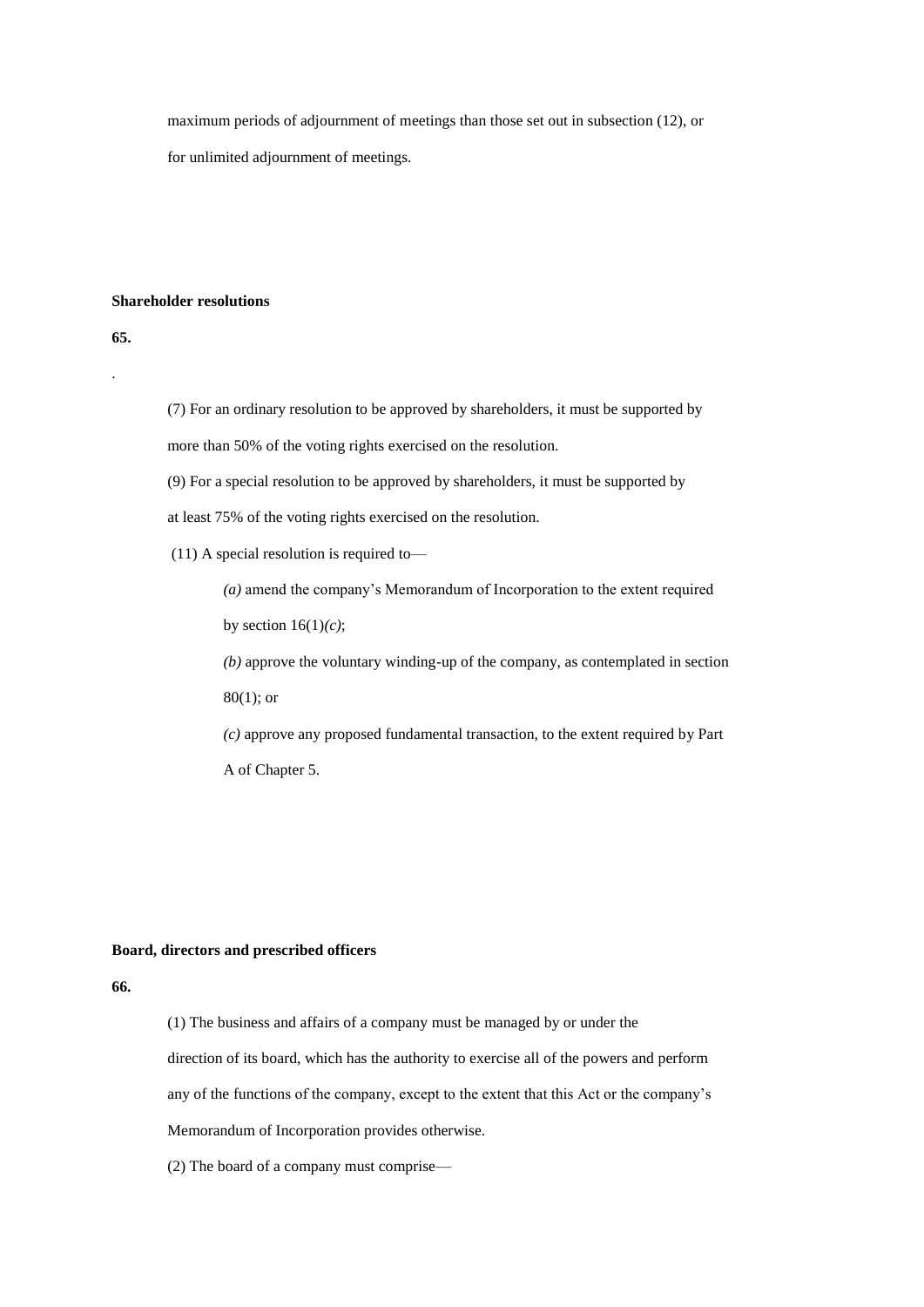*(a)* in the case of a private company, or a personal liability company, at least one director; or

*(b)* in the case of a public company, or a non-profit company, at least three directors.

(3) A company's Memorandum of Incorporation may specify a higher number in substitution for the minimum number of directors required by subsection (2).

(4) A company's Memorandum of Incorporation—

*(a)* may provide for—

(i) the direct appointment and removal of one or more directors by any person who is named in, or determined in terms of, the Memorandum of Incorporation;

(ii) a person to be an *ex offıcio* director of the company as a consequence of that person holding some other office, title, designation or similar status, subject to subsection (5)*(a)*; or

(iii) the appointment or election of one or more persons as alternate directors of the company; and

*(b)* in the case of a profit company other than a state-owned company, must provide for the election by shareholders of at least 50% of the directors, and 50% of any alternate directors.

### **Ineligibility and disqualification of persons to be director or prescribed officer**

## **69.**

(1) In this section, ''director'' includes an alternate director, and—

*(a)* a prescribed officer; or

*(b)* a person who is a member of a committee of a board of a company, or of the audit committee of a company,

irrespective of whether or not the person is also a member of the company's board.

(2) A person who is ineligible or disqualified, as set out in this section, must not—

*(a)* be appointed or elected as a director of a company, or consent to being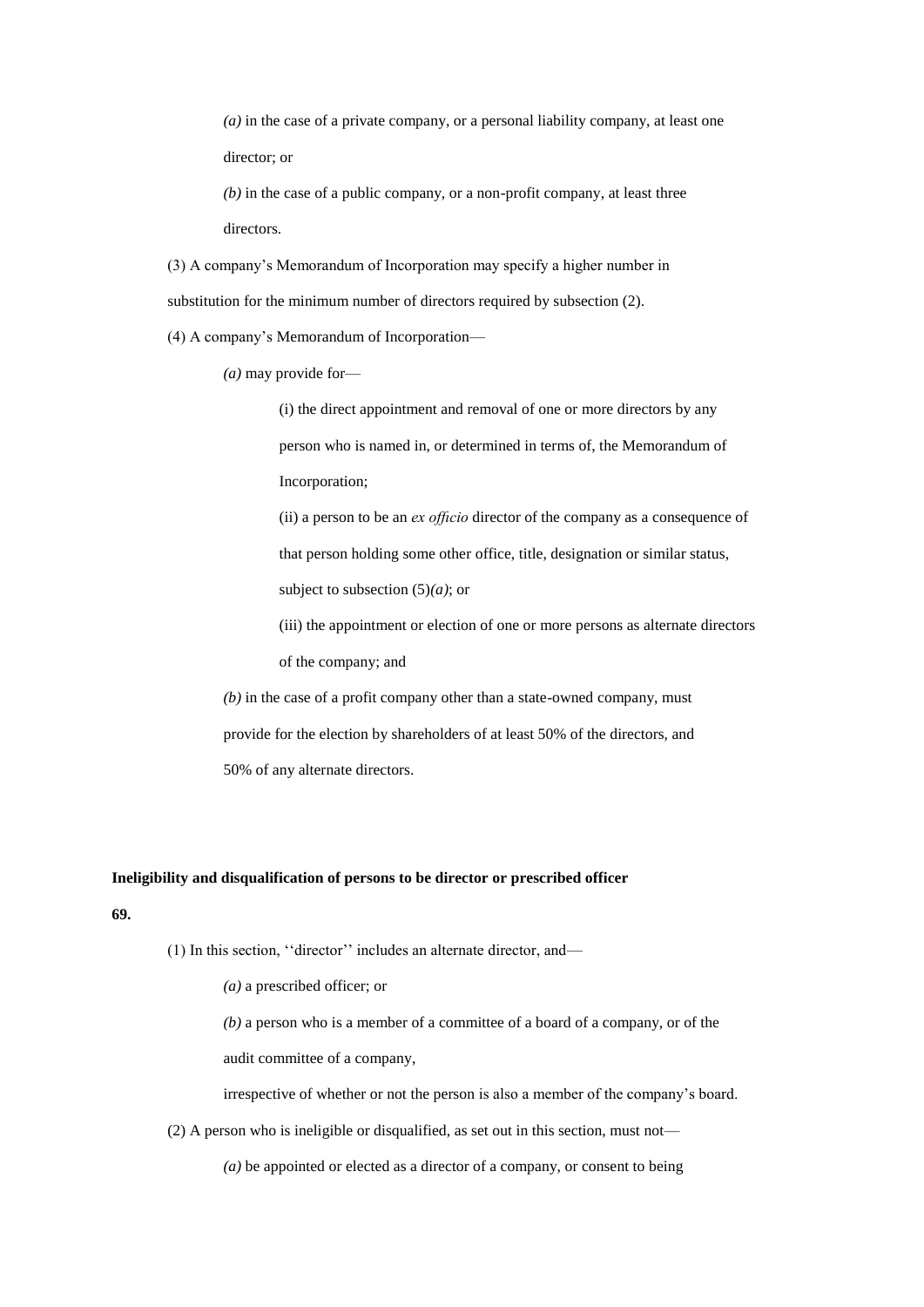appointed or elected as a director; or

*(b)* act as a director of a company.

(3)A company must not knowingly permit an ineligible or disqualified person to serve or act as a director.

(4) A person who becomes ineligible or disqualified while serving as a director of a company ceases to be a director immediately, subject to section 70(2).

(5) A person who has been placed under probation by a court in terms of section 162, or in terms of section 47 of the Close Corporations Act, 1984 (Act No. 69 of 1984), must not serve as a director except to the extent permitted by the order of probation.

(6) In addition to the provisions of this section, the Memorandum of Incorporation of a company may impose—

*(a)* additional grounds of ineligibility or disqualification of directors; or

*(b)* minimum qualifications to be met by directors of that company.

(7) A person is ineligible to be a director of a company if the person—

*(a)* is a juristic person;

*(b)* is an unemancipated minor, or is under a similar legal disability; or

*(c)* does not satisfy any qualification set out in the company's Memorandum of Incorporation.

(8) A person is disqualified to be a director of a company if—

*(a)* a court has prohibited that person to be a director, or declared the person to be

delinquent in terms of section 162, or in terms of section 47 of the Close

Corporations Act, 1984 (Act No. 69 of 1984); or

*(b)* subject to subsections (9) to (12), the person—

(i) is an unrehabilitated insolvent;

(ii) is prohibited in terms of any public regulation to be a director of the company;

(iii) has been removed from an office of trust, on the grounds of misconduct involving dishonesty; or

(iv) has been convicted, in the Republic or elsewhere, and imprisoned without the option of a fine, or fined more than the prescribed amount, for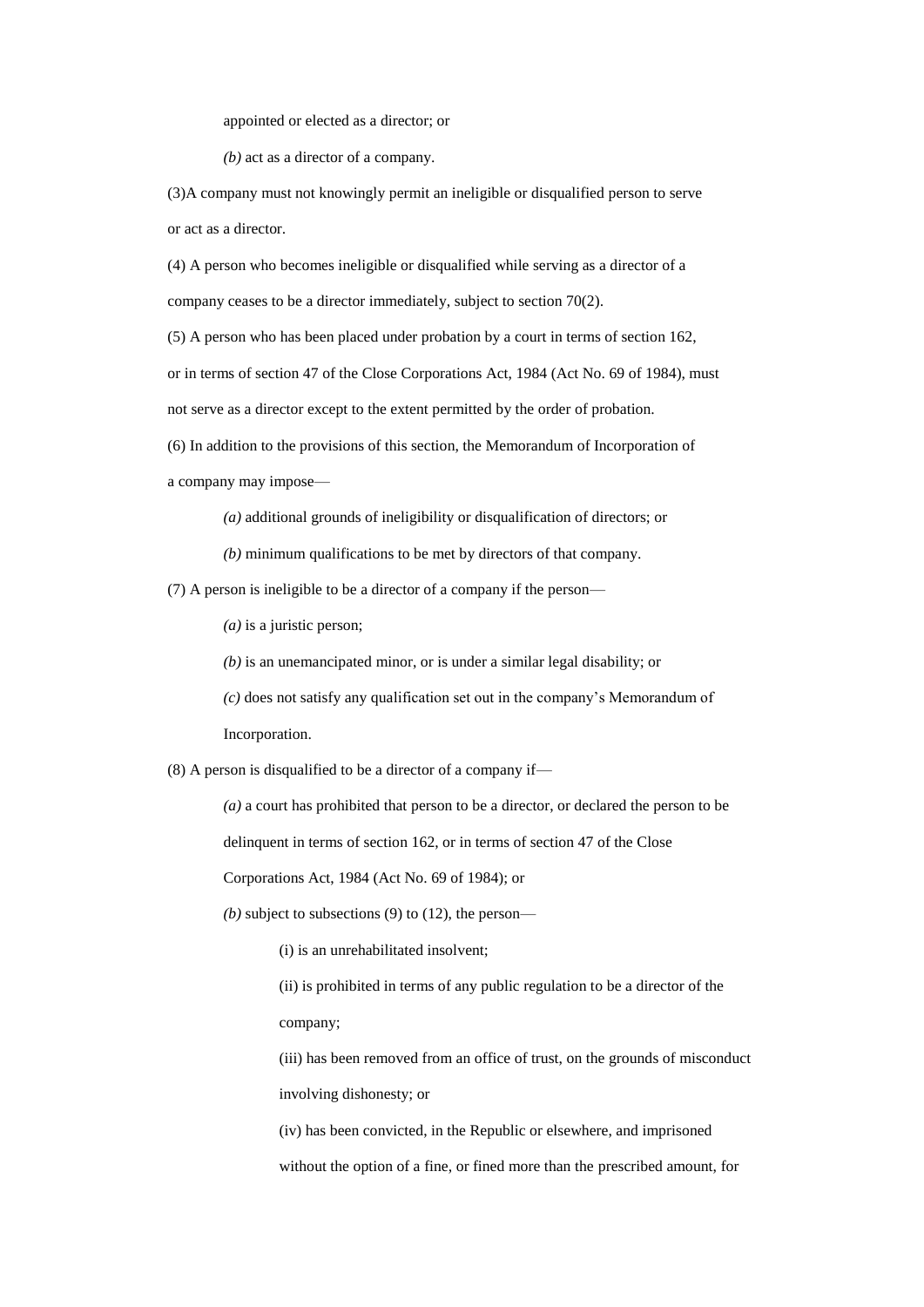theft, fraud, forgery, perjury or an offence—

*(aa)* involving fraud, misrepresentation or dishonesty; *(bb)* in connection with the promotion, formation or management of a company, or in connection with any act contemplated in subsection (2) or (5); or *(cc)* under this Act, the Insolvency Act, 1936 (Act No. 24 of 1936), the Close Corporations Act, 1984, the Competition Act, the Financial Intelligence Centre Act, 2001 (Act No. 38 of 2001), the Securities Services Act, 2004 (Act No. 36 of 2004), or Chapter 2 of the Prevention and Combating of Corruption Activities Act, 2004 (Act No. 12 of 2004).

(9) A disqualification in terms of subsection  $(8)(b)(iii)$  or (iv) ends at the later of—

*(a)* five years after the date of removal from office, or the completion of the sentence imposed for the relevant offence, as the case may be; or

*(b)* at the end of one or more extensions, as determined by a court from time to time, on application by the Commission in terms of subsection (10).

(10) At any time before the expiry of a person's disqualification in terms of subsection  $(8)(b)(iii)$  or (iv)—

> *(a)* the Commission may apply to a court for an extension contemplated in subsection (9)*(b)*; and

*(b)* the court may extend the disqualification for no more than five years at a time, if the court is satisfied that an extension is necessary to protect the public, having regard to the conduct of the disqualified person up to the time of the application.

(11)Acourt may exempt a person from the application of any provision of subsection (8)*(b)*.

(12) Despite being disqualified in terms of subsection (8)*(b)*(iii) or (iv), a person may act as a director of a private company if all of the shares of that company are held by that disqualified person alone, or by—

*(a)* that disqualified person; and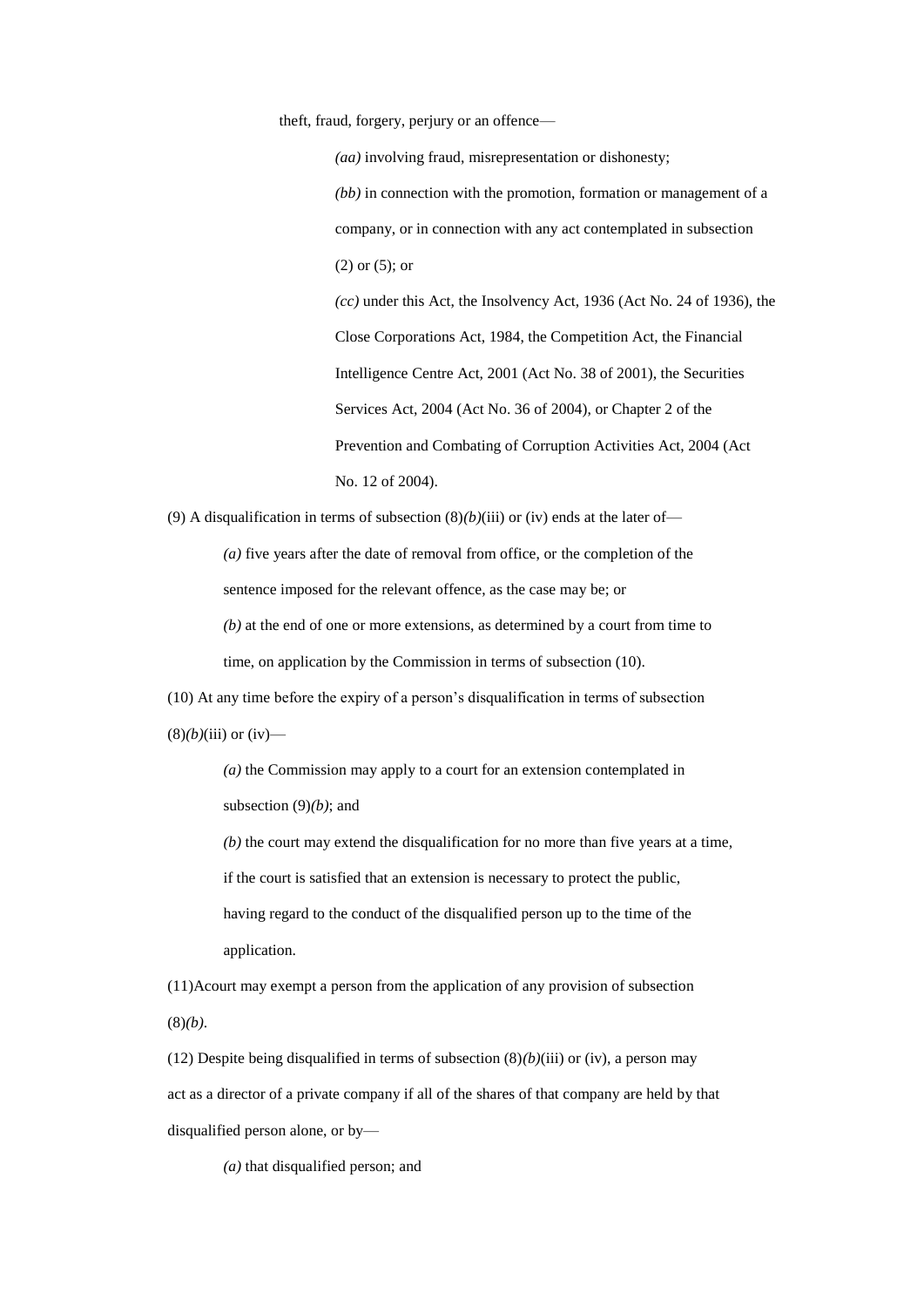*(b)* persons related to that disqualified person, and each such person has consented in writing to that person being a director of the company.

(13) The Commission must establish and maintain in the prescribed manner a public register of persons who are disqualified from serving as a director, or who are subject to an order of probation as a director, in terms of an order of a court pursuant to this Act or any other law.

### **Board committees**

**72.**

(1) Except to the extent that the Memorandum of Incorporation of a company

provides otherwise, the board of a company may—

*(a)* appoint any number of committees of directors; and

*(b)* delegate to any committee any of the authority of the board.

(2) Except to the extent that the Memorandum of Incorporation of a company, or a

resolution establishing a committee, provides otherwise, the committee—

*(a)* may include persons who are not directors of the company, but—

(i) any such person must not be ineligible or disqualified to be a director in terms of section 69; and

(ii) no such person has a vote on a matter to be decided by the committee;

*(b)* may consult with or receive advice from any person; and

*(c)* has the full authority of the board in respect of a matter referred to it.

### **Board meetings**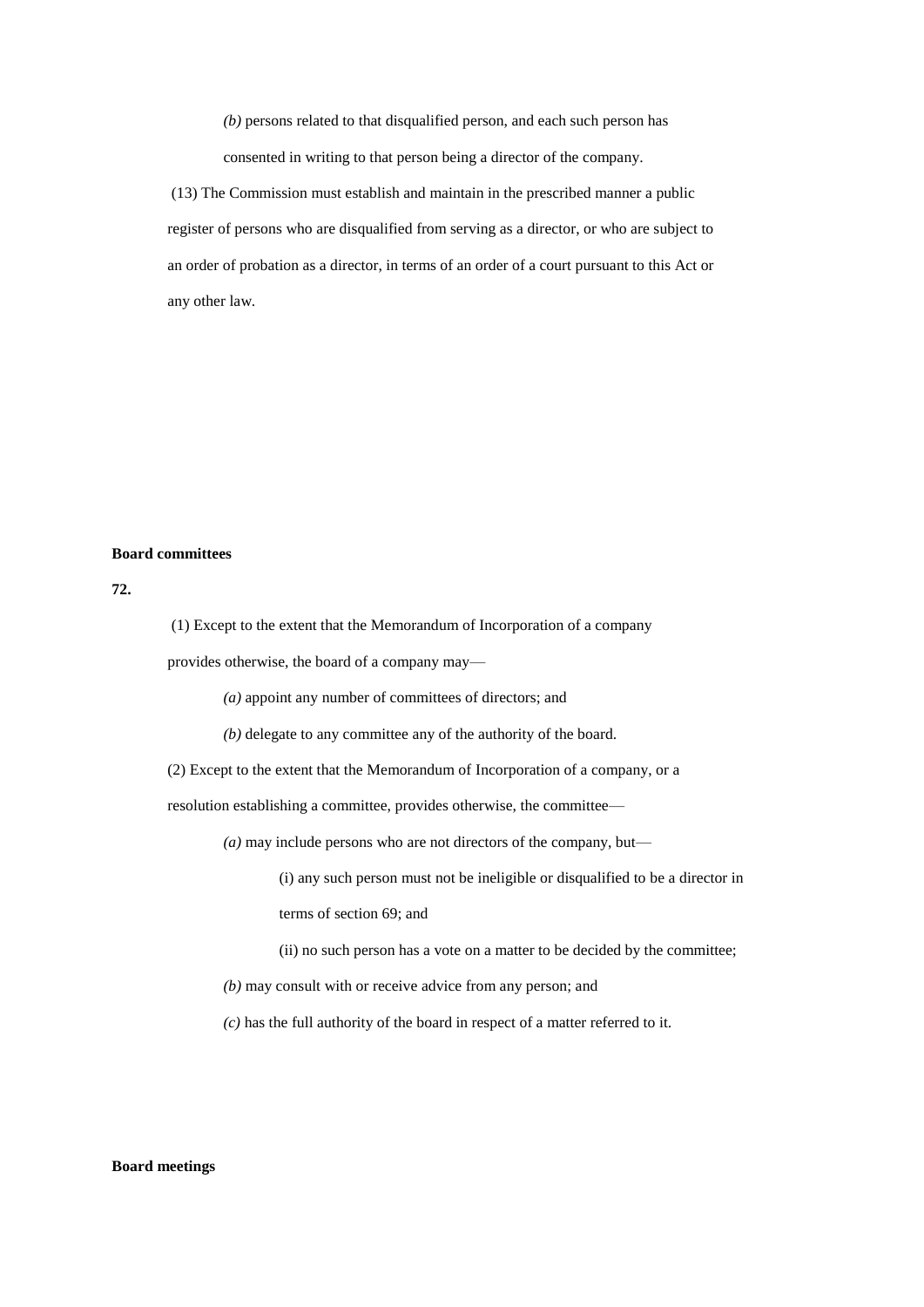(1) A director authorised by the board of a company—

*(a)* may call a meeting of the board at any time; and

*(b)* must call such a meeting if required to do so by at least—

(i) 25% of the directors, in the case of a board that has at least 12 members;

or

(ii) two directors, in any other case.

(2) A company's Memorandum of Incorporation may specify a higher or lower

percentage or number in substitution for those set out in subsection (1)*(b)*.

(3) Except to the extent that this Act or a company's Memorandum of Incorporation

provides otherwise—

*(a)* a meeting of the board may be conducted by electronic communication; or

*(b)* one or more directors may participate in a meeting by electronic communication,

so long as the electronic communication facility employed ordinarily enables all persons

participating in that meeting to communicate concurrently with each other without an

intermediary, and to participate effectively in the meeting.

(4) The board of a company may determine the form and time for giving notice of its

meetings, but—

*(a)* such a determination must comply with any requirements set out in the

Memorandum of Incorporation, or rules, of the company; and

*(b)* no meeting of a board may be convened without notice to all of the directors,

subject to subsection (5).

(5) Except to the extent that the company's Memorandum of Incorporation provides otherwise—

*(a)* if all of the directors of the company—

(i) acknowledge actual receipt of the notice;

(ii) are present at a meeting; or

(iii) waive notice of the meeting,

the meeting may proceed even if the company failed to give the required notice of that meeting, or there was a defect in the giving of the notice;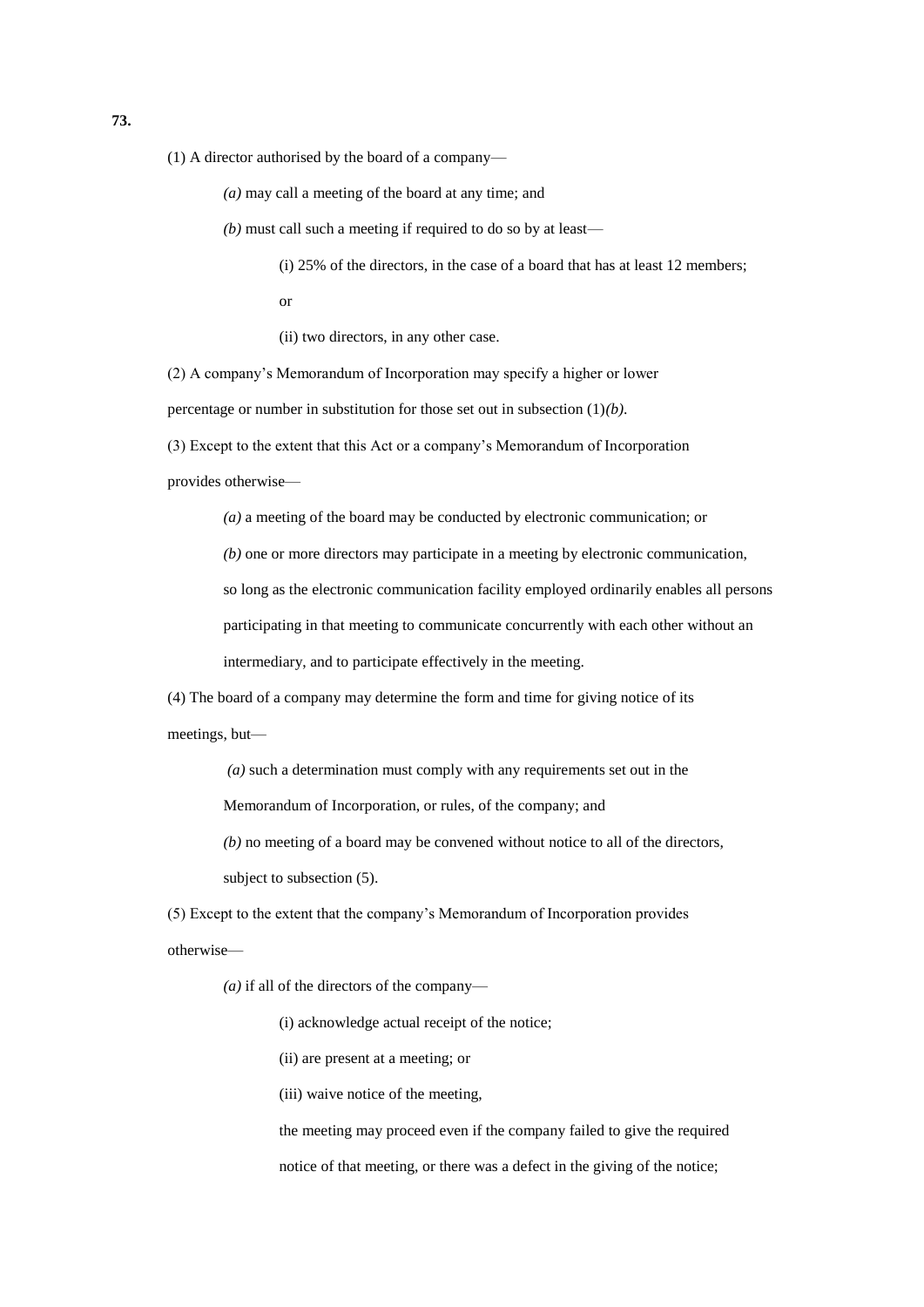*(b)* a majority of the directors must be present at a meeting before a vote may be called at a meeting of the directors;

*(c)* each director has one vote on a matter before the board;

*(d)* a majority of the votes cast on a resolution is sufficient to approve that

resolution; and

*(e)* in the case of a tied vote—

(i) the chair may cast a deciding vote, if the chair did not initially have or cast a vote; or

(ii) the matter being voted on fails, in any other case.

### **Directors acting other than at meeting**

**74.**

(1) Except to the extent that the Memorandum of Incorporation of a company provides otherwise, a decision that could be voted on at a meeting of the board of that company may instead be adopted by written consent of a majority of the directors, given in person, or by electronic communication, provided that each director has received notice of the matter to be decided.

(2) A decision made in the manner contemplated in this section is of the same effect as if it had been approved by voting at a meeting.

### **Indemnification and directors' insurance**

**78**

(3)Acompany may not directly or indirectly pay any fine that may be imposed on the director of the company, or of a related company, who has been convicted of an offence in terms of any national legislation.

(5) Except to the extent that the Memorandum of Incorporation of a company provides otherwise, a company may indemnify a director in respect of any liability